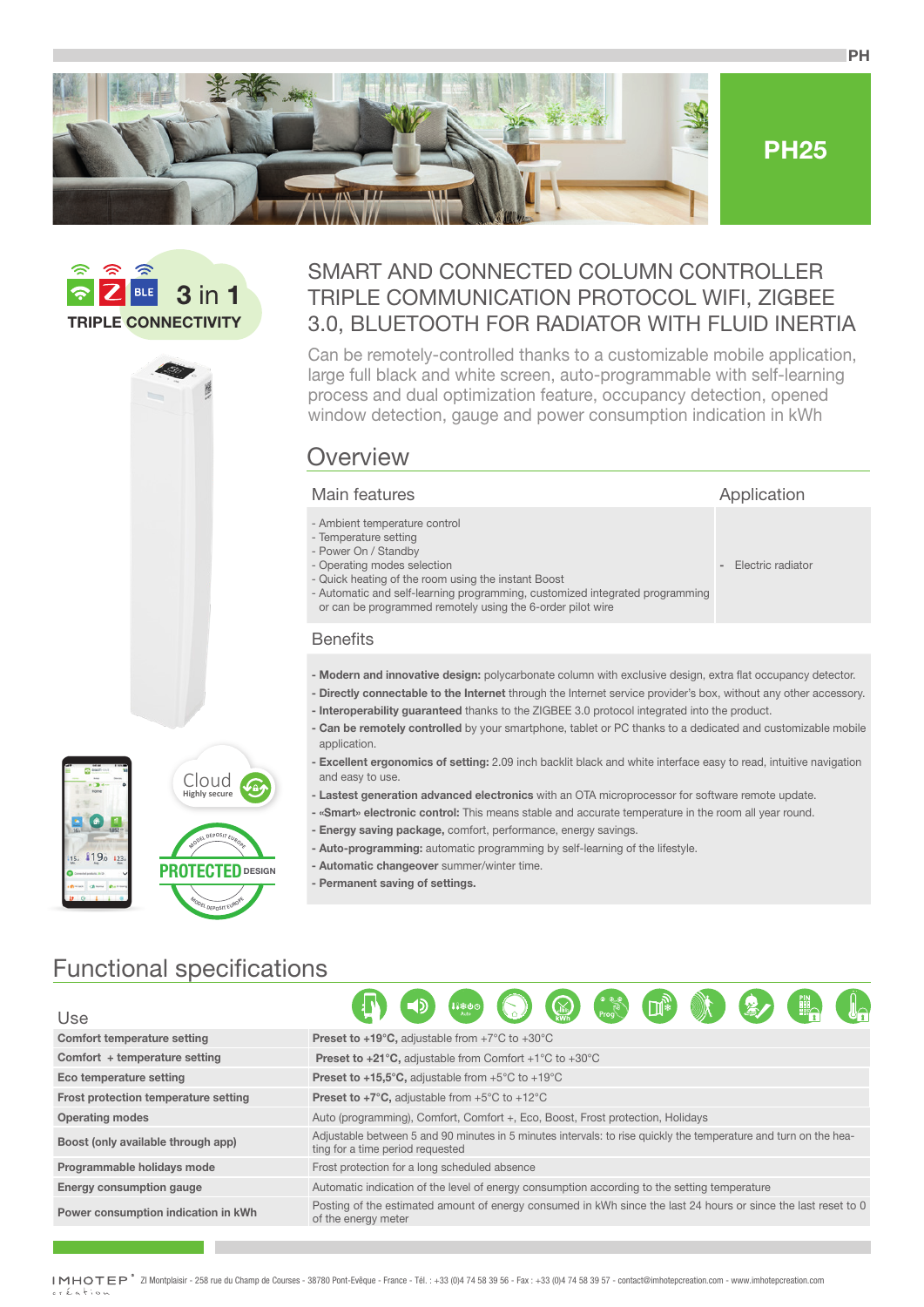



Digital commands with backlit black and white interface

| <b>Opened window detection</b>   | Automatic switching to Frost protection mode when a significant drop in temperature is detected                                                                                                                                                                                                                                                                                                                                                                                     |
|----------------------------------|-------------------------------------------------------------------------------------------------------------------------------------------------------------------------------------------------------------------------------------------------------------------------------------------------------------------------------------------------------------------------------------------------------------------------------------------------------------------------------------|
| Window airing feature            | Manual window airing can be enables at any time                                                                                                                                                                                                                                                                                                                                                                                                                                     |
| <b>Occupancy detection</b>       | During an unoccupied period, the setting temperature is automatically and progressively decreased                                                                                                                                                                                                                                                                                                                                                                                   |
| Auto-programming                 | As soon as the device is switched on and without any initial adjustment, the device is in learning mode to<br>understand and memorize the user's lifestyle. The integrated smart algorithm is going to analyze this information<br>in real time in order to optimize and adapt the programme for the coming weeks                                                                                                                                                                   |
| Programming                      | - 8 different preset program profiles for each day of the week: Auto-programming, 1 comfort period, 2 comfort<br>period, 3 comfort period, non-stop Comfort mode, non-stop Eco (economy) mode, non-stop Frost protection<br>mode and Comfort + mode (only through app)<br>- Programming assistant to help the user step by step (only through app)<br>- Each day of the week can be customised (day by day or by group of days)<br>- Manual and temporary overriding of a programme |
| <b>Dual optimization feature</b> | Depending on different parameters of the room, the controller calculates and optimizes the programming of<br>Comfort and economy periods (Eco) according to the choice of the user; Eco oriented, priority to savings or<br>Comfort oriented, priority to comfort (by default)                                                                                                                                                                                                      |
| Help for the visually impaired   | - The button power on/standby mode is in relief to be easily identifiable to the touch<br>- Audible beeps indicating the change from the standby mode to active mode                                                                                                                                                                                                                                                                                                                |
| <b>Safety</b>                    | - Child anti-tamper: touch screen locking<br>- Settings safety:<br>- Min. and Max limits of the adjustment range of the Comfort setting temperature<br>- Customizable PIN code locking (prevents access to the Comfort mode, advanced and expert settings)<br>- Time, date and setting backup in case the mains power supply goes off<br>- Internal protection against any overheating                                                                                              |
| 3 levels of settings             | User, Advanced, Expert                                                                                                                                                                                                                                                                                                                                                                                                                                                              |

#### Installation

**Column holder supplied,** to be mounted directly on the radiator

**Easy to install:** Waiting position when mounting column to facilitate the connexion to the electric cartridge

Connexion to the heating cartridge by faston

#### User settings

| Language use                          | <b>Preset to French, English available</b>                                                                                                                                                                                                                                                               |
|---------------------------------------|----------------------------------------------------------------------------------------------------------------------------------------------------------------------------------------------------------------------------------------------------------------------------------------------------------|
| Wifi connexion                        | <b>Direct internet connexion</b> through the Internet provider box thanks to a dedicated mobile app                                                                                                                                                                                                      |
| <b>Backlighting</b>                   | 3 possible settings:<br>- Reduced display with low brightness and backlighting when a button is pressed or during occupany detection<br>- Reduced display with low brightness and backlighting when a button is pressed<br>- Reduced display with black screen and backlighting when a button is pressed |
| Return to the factory settings (user) |                                                                                                                                                                                                                                                                                                          |
|                                       |                                                                                                                                                                                                                                                                                                          |

## Advanced settings

| Occupancy detection                     | <b>Enabled by default, can be disabled</b>                                |
|-----------------------------------------|---------------------------------------------------------------------------|
| Automatic window-opening detection      | <b>Enabled by default, can be disabled</b>                                |
| Min. setpoint temperature               | <b>Preset at +7°C, adjustable from +7°C to +18°C</b>                      |
| Max. setpoint temperature               | <b>Preset at +30°C, adjustable from +19°C to +30°C</b>                    |
| Boost duration (only through app)       | 60 minutes by default, adjustable from 5 to 90 minutes by 5 minutes steps |
| Window airing cycle duration            | 30 minutes by default, adjustable from 5 to 90 minutes by 5 minutes steps |
| <b>Dual optimization feature</b>        | Comfort by default, Eco and Off available                                 |
| Connection deactivation (airplane mode) | Possibility to deactivate the product connection                          |
| PIN code locking                        | Initialization - Customization - Activation and deactivation              |
|                                         |                                                                           |

**Return to the factory settings (user and advanced)**

### Expert settings

| Reduced display brightness                                      | 50% by default, from 10% to 100% by intervals of 10 %                                     |  |
|-----------------------------------------------------------------|-------------------------------------------------------------------------------------------|--|
| Temperature adjustment                                          | Ambient temperature sensor adjustment with automatic adjustment                           |  |
| Power setting (Used for estimation of<br>consumption in KWh)    | Adjustable from 300W to 2000W by intervals of 50W                                         |  |
| Deleting connection information                                 | Possibility to delete all connection information, the product will no longer be connected |  |
| Return to the user factory settings (user, advanced and expert) |                                                                                           |  |

**Return to the user factory settings (user, advanced and expert)**